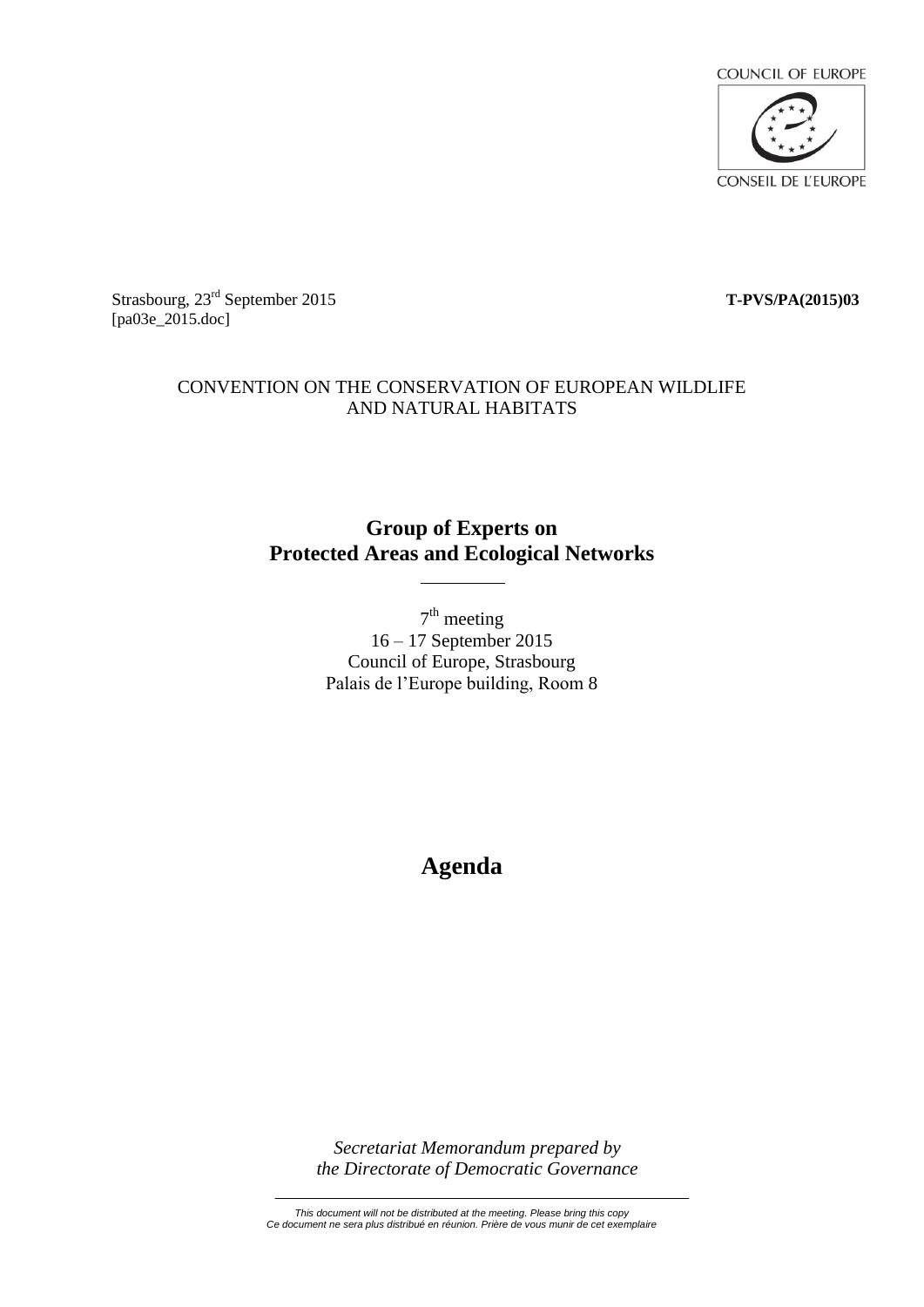## *Wednesday, 16 th September (09h30 – 17h30) 11:00 – 11:20 Coffee break 12:30 – 14:00 Lunch break 15:30 – 15:50 Coffee break*

- **1. Opening of the meeting**
- **2. Adoption of the agenda**
- **3. Mandate of the Group and decisions of the 34 th meeting of the Standing Committee of the Bern Convention on the protection of natural habitats** – Secretariat of the Bern Convention

Report of the  $6<sup>th</sup>$  meeting of the GoEPAEN [T-PVS/PA(2014)14] Extract from the list of decisions and adopted texts on the protection of habitats [T-PVS/PA(2015)7]

3.1 Information on relevant work under other Groups of Experts of the Bern Convention in 2015 – Secretariat of the Bern Convention

Programme of work on Climatic Change and Biodiversity Conservation [T-PVS/Inf(2015)25]

**4. The implementation of the Emerald Network Calendar 2011-2020 –** Reports by Contracting Parties

Calendar for the implementation of the Emerald Network (2011-2020) - T-PVS/PA(2010)08revE Implementation of the Emerald Network Calendar (2011-2020) – National reports [T-PVS/PA(2015)5]

**5. Overall mid-term review of progress in the implementation of the Emerald Network Calendar 2011-2020 –** Report by the Secretariat of the Bern Convention

Mid-term review of progress on the Emerald Network Calendar [T-PVS/PA(2015)6]

#### **6. Tools for the Emerald Network implementation**

- 6.1 Status of the new release of the Emerald Software (look-up tables for other species list, designation types, etc.)
- 6.2 Revised Resolution No. 4 (1996) and new release of the Habitats Interpretation Manual

Revised Resolution No. 4 (1996)

Habitats Interpretation Manual, third revised version [T-PVS/PA(2015)9]

- 6.3 Status of work on the taxonomy of possible new proposals for addition to Resolution No. 6 (1998) by the Catalogue of Life
- 6.4 Reporting on the Emerald Network: revised reporting format (including discussion on delivery of distribution maps on species and habitats for all Emerald countries)

Second draft reporting format on Rec. No.16 (1989) and Res. No.5 (1998) [T-PVS/PA(2015)11]

#### **7. Emerald Network management: exchange of experiences and guidance**

- 7.1 Implementing the Emerald and Natura 2000 Networks in Croatia Mrs. Ramona Topić, State Institute for Nature Protection, Croatia
- 7.2 Implementing the Natura 2000 Network in Germany (tbc)
- 7.3 Natura 2000 in Austria: example of examination and implementation of the FFH Directive at a locality of Eastern Austria – Mr. Werner Kammel
- 7.4 Managing wild areas, restoration and non-intervention management Mr. Toby Aykroyd, Wild Europe Initiative
- 7.5 Update on current EUROPARC network initiatives Mrs. Carole Ritchie, Executive Director, EUROPARC Federation